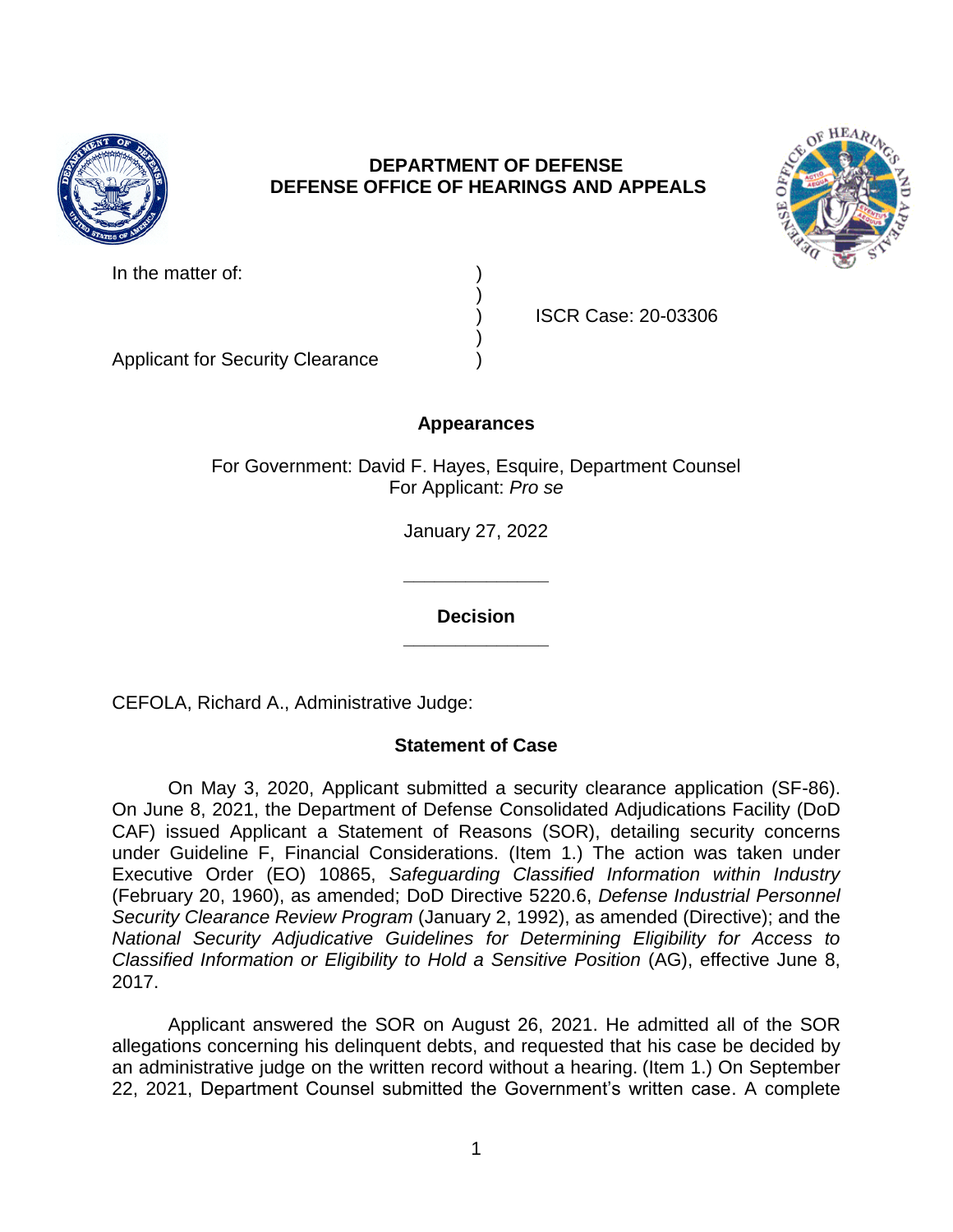copy of the File of Relevant Material (FORM), containing four Items, was mailed to Applicant, and notified Applicant that he had an opportunity to file objections and submit material in refutation, extenuation, or mitigation within 30 days of his receipt of the FORM.

 Applicant responded to the FORM on November 10, 2021 (Response 1), and again on November 24, 2021 (Response 2). He did not object to Items 1 through 4, and submitted additional information in his FORM responses, to which Department Counsel had no objection. DOHA assigned the case to me on December 2, 2021. Items 1 through 4 are admitted into evidence. Applicant's responses to the FORM are admitted into evidence.

## **Findings of Fact**

## **Guideline F – Financial Considerations**

 Applicant is 31 years old. He is married and has no children. (Item 1 at pages 7, and 32~34.) Applicant avers that in 2014, he "lost everything he owned in a flood. . . . [He] did not have a job at the time, but needed essential items so he used the credit cards he had, as well as opened up store credit cards, to buy essentials." (Item 3 at page 8.)

 1.a. Applicant admits that he owes a past-due debt to Creditor A in the amount of about \$10,124. (Response 2 at page 21.) This allegation is found against Applicant.

 1.b. Applicant initially admitted he owed a past-due debt to Creditor B in the amount of about \$8,179. He has now submitted documentation showing this debt has been satisfied. (Response 2 at pages 5~7.) This allegation is found for Applicant.

 1.c. Applicant admits that he owes a past-due debt to Creditor C in the amount of about \$7,705. (Response 1 credit report at page 7, and Response 2 at page 21.) This allegation is found against Applicant.

 1.d. and 1.g. Applicant initially admitted he owed past-due debts to Creditor D in an amount totaling about \$7,413. He now avers that these debts have been resolved. However, these debts still appear as past-due on the Government's May 2020 credit report. (Item 4 at page 19.) These allegations are found against Applicant.

 1.e, 1.k. and 1.m. Applicant initially admitted he owed past-due debts to Creditor E in an amount totaling about \$5,464. He avers that these debts have been resolved, and has submitted documentation from Creditor E supporting this averment. (Response 2 at pages 8~13.) These allegations are found for Applicant.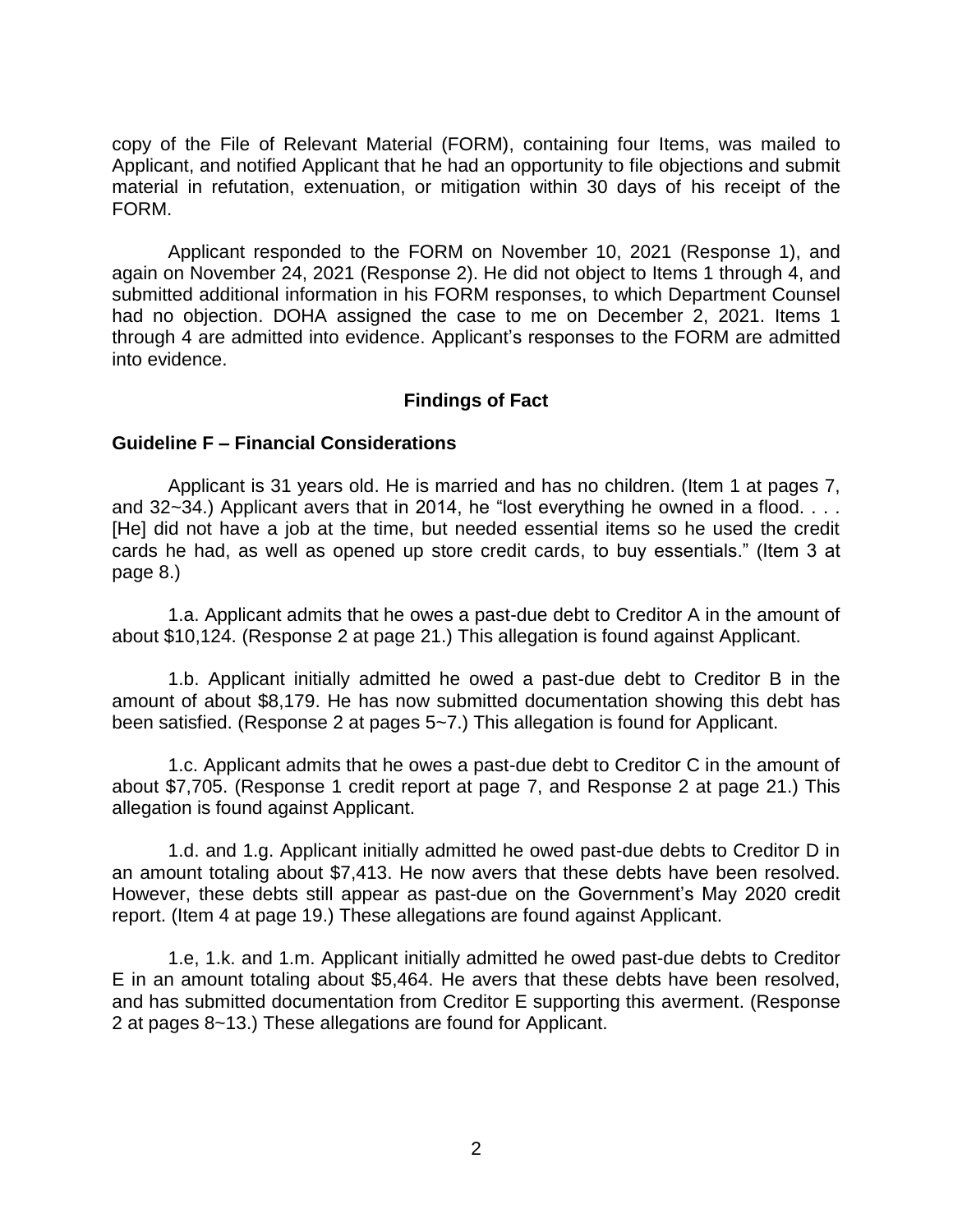1.f. Applicant initially admitted he owed a past-due debt to Creditor F in the amount of about \$2,417. He has now submitted documentation showing this debt has been satisfied. (Response 2 at pages 23~27.) This allegation is found for Applicant.

1.g. has been addressed with 1.d, above.

 1.h. Applicant initially admitted he owed a past-due debt to Creditor H in the amount of about \$1,522. He has now submitted documentation showing this debt has been satisfied. (Response 2 at pages 1~4.) This allegation is found for Applicant.

 1.i. Applicant initially admitted he owed a past-due debt to Creditor I in the amount of about \$1,500. He has now submitted documentation showing this debt has been satisfied. (Response 1 at pages 1~8, and Response 2 at pages 14~19.) This allegation is found for Applicant.

 1.j. Applicant initially admitted he owed a past-due debt to Creditor J in an amount totaling about \$1,369. He now avers that this debt has been resolved. However, this debt still appears as past-due on the Government's May 2020 credit report. (Item 4 at page 22.) This allegation is found against Applicant.

1.k. has been addressed with 1.e, above.

 1.l. Applicant initially admitted he owed a past-due debt to Creditor L in an amount totaling about \$649. He now avers that this debt have been resolved. However, this debt still appear as past-due on the Government's May 2020 credit report. (Item 4 at page 22.) This allegation is found against Applicant.

1.m. has been addressed with 1.e, above.

 1.n. Applicant initially admitted he owed a past-due debt to Creditor N in the amount of about \$415. He has now submitted documentation showing this debt has been satisfied. (Response 2 at pages 22~26.) This allegation is found for Applicant.

#### **Policies**

 When evaluating an applicant's suitability for national security eligibility, the administrative judge must consider the adjudicative guidelines. In addition to brief potentially disqualifying conditions and mitigating conditions, which are to be used in introductory explanations for each guideline, the adjudicative guidelines (AG) list evaluating an applicant's national security eligibility.

 These guidelines are not inflexible rules of law. Instead, recognizing the complexities of human behavior, these guidelines are applied in conjunction with the factors listed in AG ¶ 2 describing the adjudicative process. The administrative judge's overarching adjudicative goal is a fair, impartial, and commonsense decision. The entire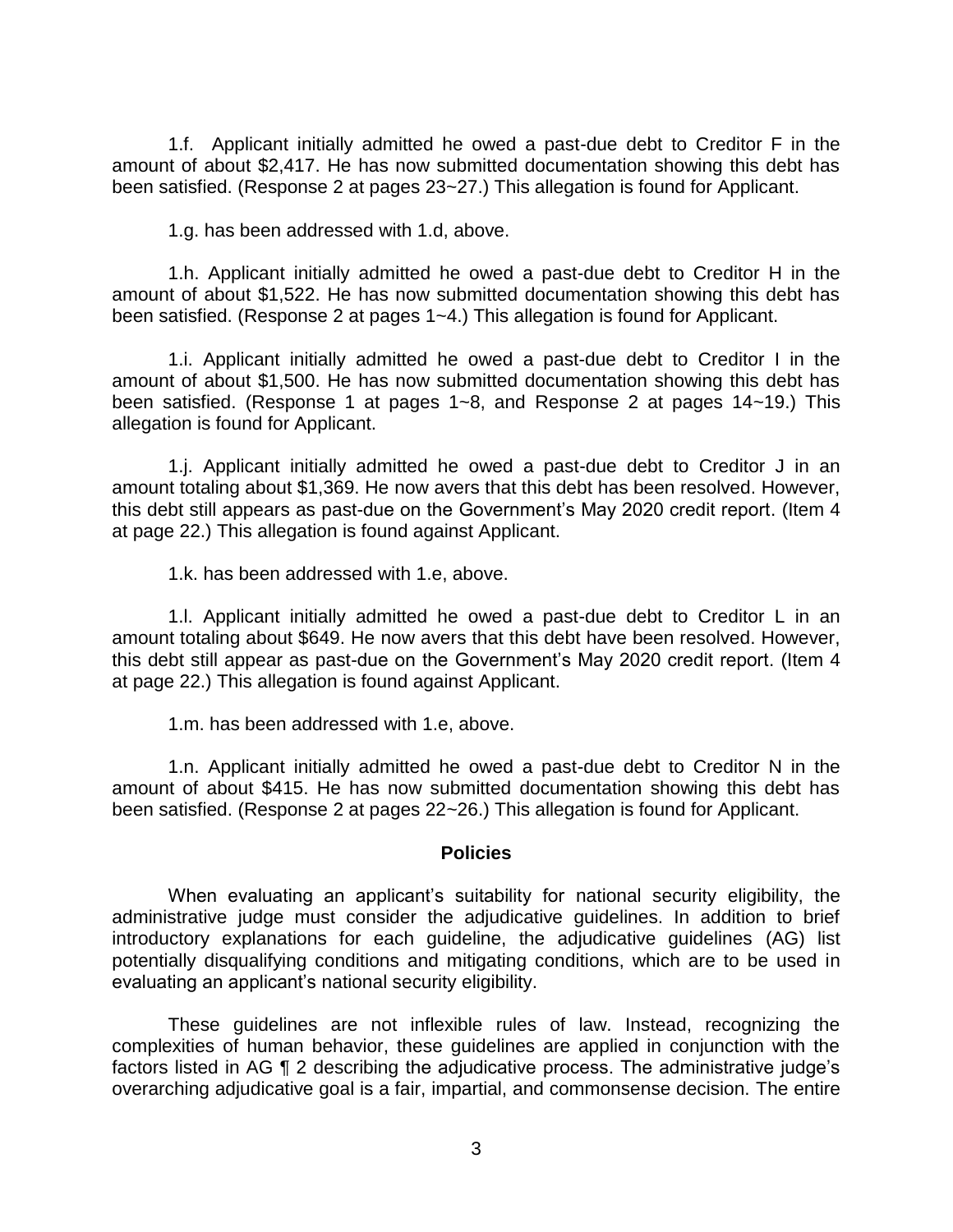process is a conscientious scrutiny of applicable guidelines in the context of a number of variables known as the whole-person concept. The administrative judge must consider all available, reliable information about the person, past and present, favorable and unfavorable, in making a decision.

The protection of the national security is the paramount consideration. AG  $\P$  2(b) eligibility will be resolved in favor of the national security." In reaching this decision, I have drawn only those conclusions that are reasonable, logical, and based on the evidence contained in the record. I have not drawn inferences based on mere requires that "[a]ny doubt concerning personnel being considered for national security speculation or conjecture.

 Directive ¶ E3.1.14, requires the Government to present evidence to establish controverted facts alleged in the SOR. Under Directive ¶ E3.1.15, an "applicant is responsible for presenting witnesses and other evidence to rebut, explain, extenuate, or mitigate facts admitted by the applicant or proven by Department Counsel, and has the ultimate burden of persuasion as to obtaining a favorable clearance decision."

 A person applying for national security eligibility seeks to enter into a fiduciary relationship with the Government predicated upon trust and confidence. This relationship transcends normal duty hours and endures throughout off-duty hours. The Government reposes a high degree of trust and confidence in individuals to whom it grants national security eligibility. Decisions include, by necessity, consideration of the possible risk the applicant may deliberately or inadvertently fail to protect or safeguard classified information. Such decisions entail a certain degree of legally permissible extrapolation as to potential, rather than actual, risk of compromise of classified or determination under this order adverse to an applicant shall be a determination in terms of the national interest and shall in no sense be a determination as to the loyalty of the applicant concerned." *See also* EO 12968, Section 3.1(b) (listing multiple prerequisites sensitive information. Finally, as emphasized in Section 7 of EO 10865, "[a]ny for access to classified or sensitive information.)

#### **Analysis**

#### **Guideline F - Financial Considerations**

 The security concerns relating to the guideline for financial considerations are set out in AG ¶ 18, which reads in pertinent part:

 unwillingness to abide by rules and regulations, all of which can raise Failure to live within one's means, satisfy debts, and meet financial obligations may indicate poor self-control, lack of judgment, or questions about an individual's reliability, trustworthiness, and ability to protect classified or sensitive information. Financial distress can also be caused or exacerbated by, and thus can be a possible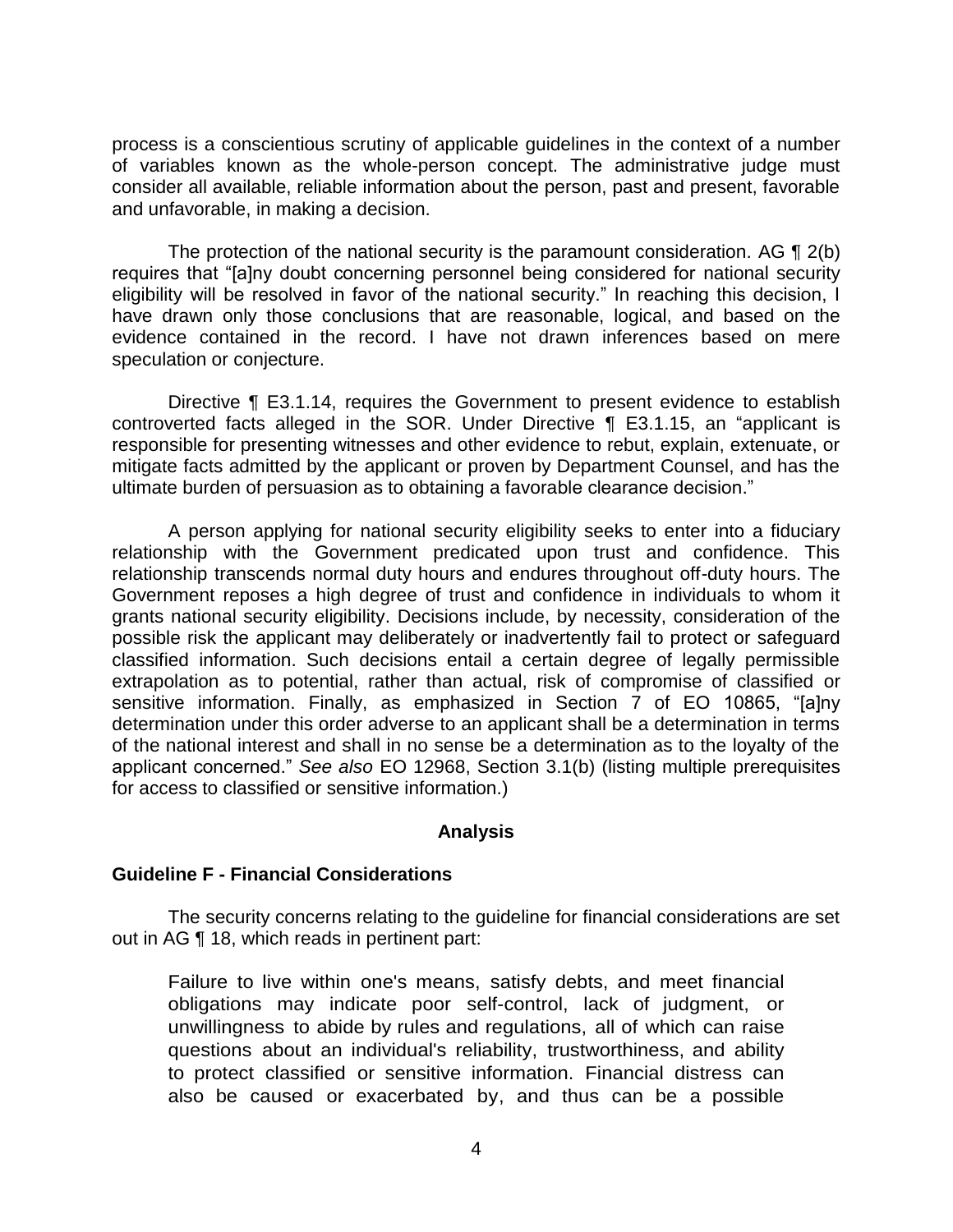indicator of, other issues of personnel security concern such as excessive gambling, mental health conditions, substance misuse, or alcohol abuse or dependence. An individual who is financially overextended is at greater risk of having to engage in illegal or otherwise questionable acts to generate funds. . . .

AG ¶ 19 describes two conditions that could raise security concerns and may be disqualifying in this case:

(a) inability to satisfy debts; and

(c) a history of not meeting financial obligations.

 Applicant had a plethora of past-due debts totaling about \$48,000. These facts establish prima facie support for the foregoing disqualifying conditions, and shift the burden to Applicant to mitigate those concerns.

 The guideline includes four conditions in AG ¶ 20 that could mitigate the security concerns arising from Applicant's alleged financial difficulties:

 (a) the behavior happened so long ago, was so infrequent, or occurred under such circumstances that it is unlikely to recur and does not cast doubt on the individual's current reliability, trustworthiness, or good judgment;

 (b) the conditions that resulted in the financial problem were largely beyond the person's control (e.g., loss of employment, a business clear victimization by predatory lending practices, or identity theft), and the downturn, unexpected medical emergency, a death, divorce or separation, individual acted responsibly under the circumstances;

 (d) the individual initiated and is adhering to a good-faith effort to repay overdue creditors or otherwise resolve debts; and

 (e) the individual has a reasonable basis to dispute the legitimacy of the past-due debt which is the cause of the problem and provides documented proof to substantiate the basis of the dispute or provides evidence of actions to resolve the issue.

 Applicant can attribute his financial difficulties to a devastating flood he experienced in 2014. However, in the intervening seven to eight years, he has addressed only about half of his admitted past-due indebtedness. Applicant still has over \$27,000 in past-due debts he has yet to address. Financial Considerations is found against Applicant.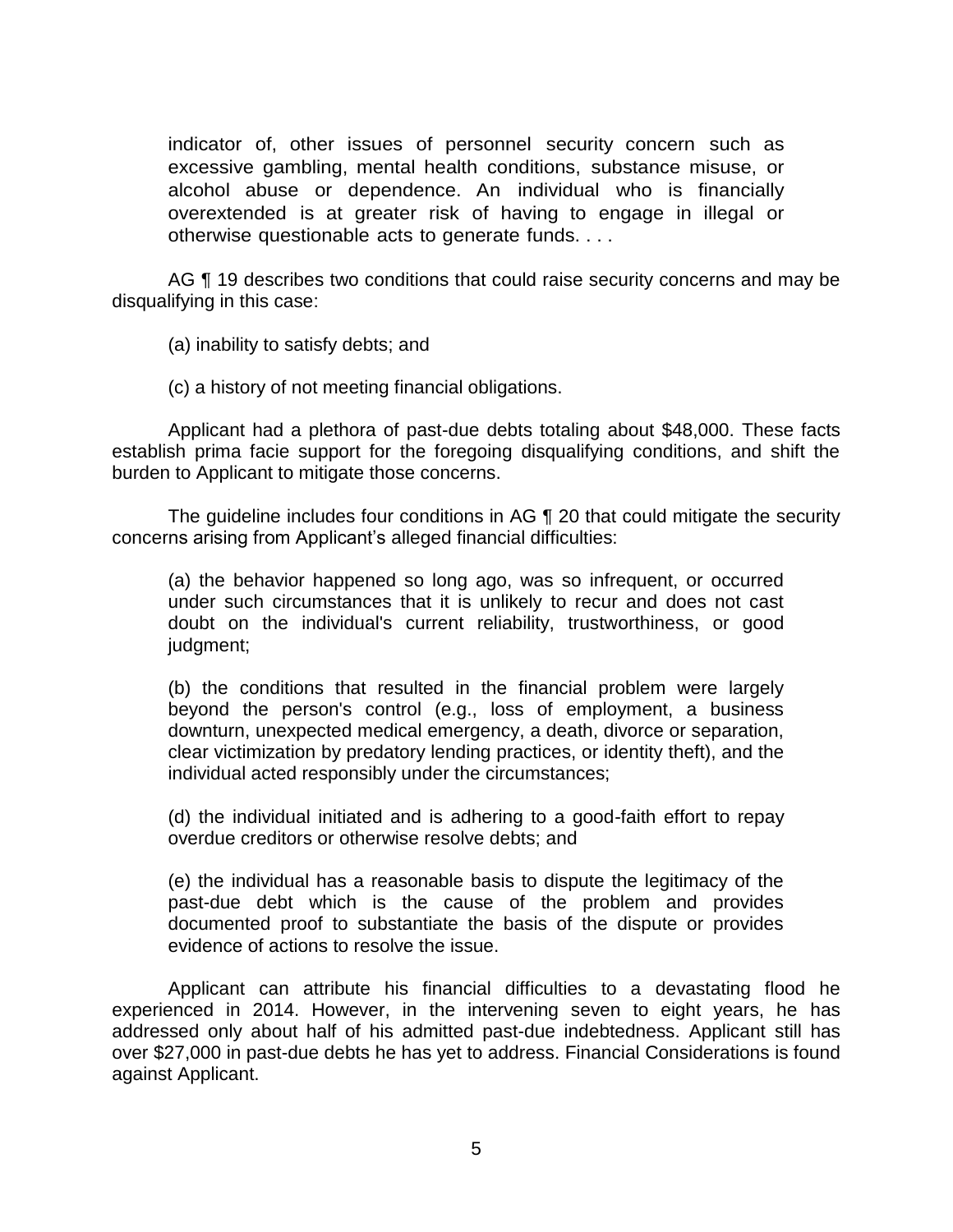#### **Whole-Person Concept**

Under the whole-person concept, the administrative judge must evaluate an applicant's eligibility for a security clearance by considering the totality of the applicant's conduct and all relevant circumstances. The administrative judge should consider the nine adjudicative process factors listed at AG ¶ 2(d):

(1) the nature, extent, and seriousness of the conduct; (2) the circumstances surrounding the conduct, to include knowledgeable participation; (3) the frequency and recency of the conduct; (4) the individual's age and maturity at the time of the conduct; (5) the extent to which participation is voluntary; (6) the presence or absence of rehabilitation and other permanent behavioral changes; (7) the motivation for the conduct; (8) the potential for pressure, coercion, exploitation, or duress; and (9) the likelihood of continuation or recurrence.

 According to AG ¶ 2(c), the ultimate determination of whether to grant national security eligibility must be an overall commonsense judgment based upon careful consideration of the applicable guidelines and the whole-person concept.

 I considered the potentially disqualifying and mitigating conditions in light of all pertinent facts and circumstances surrounding this case. Overall, the record evidence leaves me with questions and doubts as to Applicant's judgment, eligibility, and suitability for a security clearance. He has not met his burden to mitigate the security concerns arising under the guideline for financial considerations.

## **Formal Findings**

 Formal findings for or against Applicant on the allegations set forth in the SOR, as required by ¶ E3.1.25 of Enclosure 3 of the Directive, are:

| Paragraph 1, Guideline F:   | <b>AGAINST APPLICANT</b> |
|-----------------------------|--------------------------|
| Subparagraph 1.a:           | <b>Against Applicant</b> |
| Subparagraph 1.b:           | For Applicant            |
| Subparagraphs 1.c. and 1.d: | <b>Against Applicant</b> |
| Subparagraphs 1.e. and 1.f: | For Applicant            |
| Subparagraph 1.g:           | <b>Against Applicant</b> |
| Subparagraphs 1.h. and 1.i: | For Applicant            |
|                             |                          |